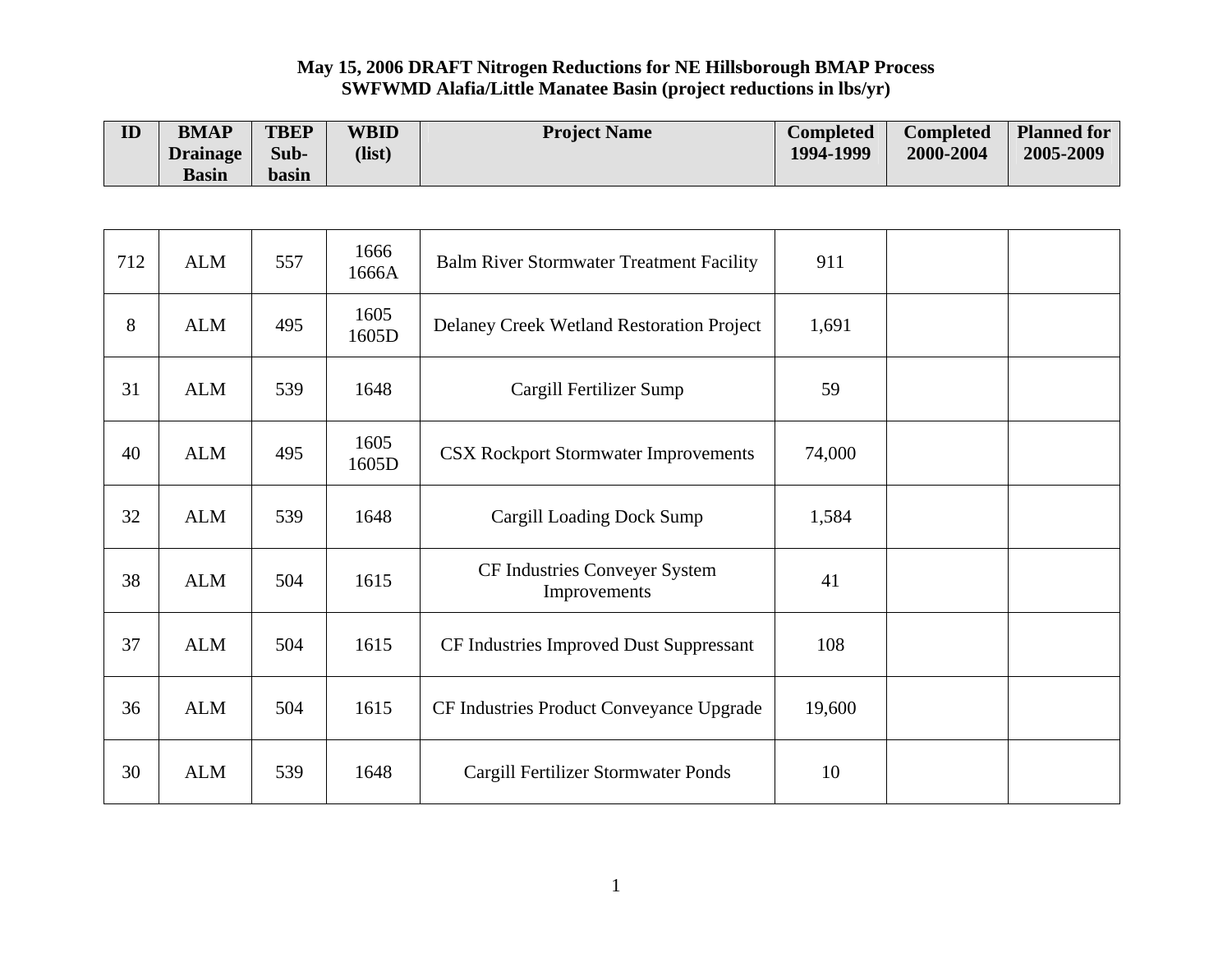## **May 15, 2006 DRAFT Nitrogen Reductions for NE Hillsborough BMAP Process SWFWMD Alafia/Little Manatee Basin (project reductions in lbs/yr)**

| ID  | <b>BMAP</b>                     | <b>TBEP</b>   | <b>WBID</b>                          | <b>Project Name</b>                                   | <b>Completed</b> | <b>Completed</b>            | <b>Planned for</b> |
|-----|---------------------------------|---------------|--------------------------------------|-------------------------------------------------------|------------------|-----------------------------|--------------------|
|     | <b>Drainage</b><br><b>Basin</b> | Sub-<br>basin | (list)                               |                                                       | 1994-1999        | 2000-2004                   | 2005-2009          |
|     |                                 |               |                                      |                                                       |                  |                             |                    |
| 28  | <b>ALM</b>                      | 504           | 1615                                 | <b>Eastern Associates Stormwater</b><br>Improvements  | 2,190            |                             |                    |
| 33  | <b>ALM</b>                      | 539           | 1648                                 | Cargill Fertilizer Outfall Structure<br>Improvements  | 1,962            |                             |                    |
| 39  | <b>ALM</b>                      | 504           | 1615                                 | CF Industries Stormwater Improvements                 | 3,400            |                             |                    |
| 719 | <b>ALM</b>                      | 557           | 1666<br>1666A                        | Alafia Banks Restoration settling pond                |                  | 62 (need date<br>completed) |                    |
| 766 | <b>ALM</b>                      |               | <b>BMAP</b><br>Basin<br>Total        | Repowering Gannon- Bayside emissions<br>reductions    |                  | 3,058                       |                    |
| 776 | <b>ALM</b>                      |               | <b>BMAP</b><br>Basin<br>Total        | <b>Big Bend PP improvements</b>                       |                  | 743                         |                    |
| 786 | <b>ALM</b>                      |               | <b>BMAP</b><br><b>Basin</b><br>Total | Big Bend PP improvements- planned                     |                  |                             | 1,977              |
| 796 | <b>ALM</b>                      |               | <b>BMAP</b><br><b>Basin</b><br>Total | Hookers Point facility shut down                      |                  | 63                          |                    |
| 873 | <b>ALM</b>                      |               | <b>BMAP</b><br>Basin<br>Total        | Citrus Conversion to Micro-irrigation (Hills.<br>Cty) | 177              |                             |                    |